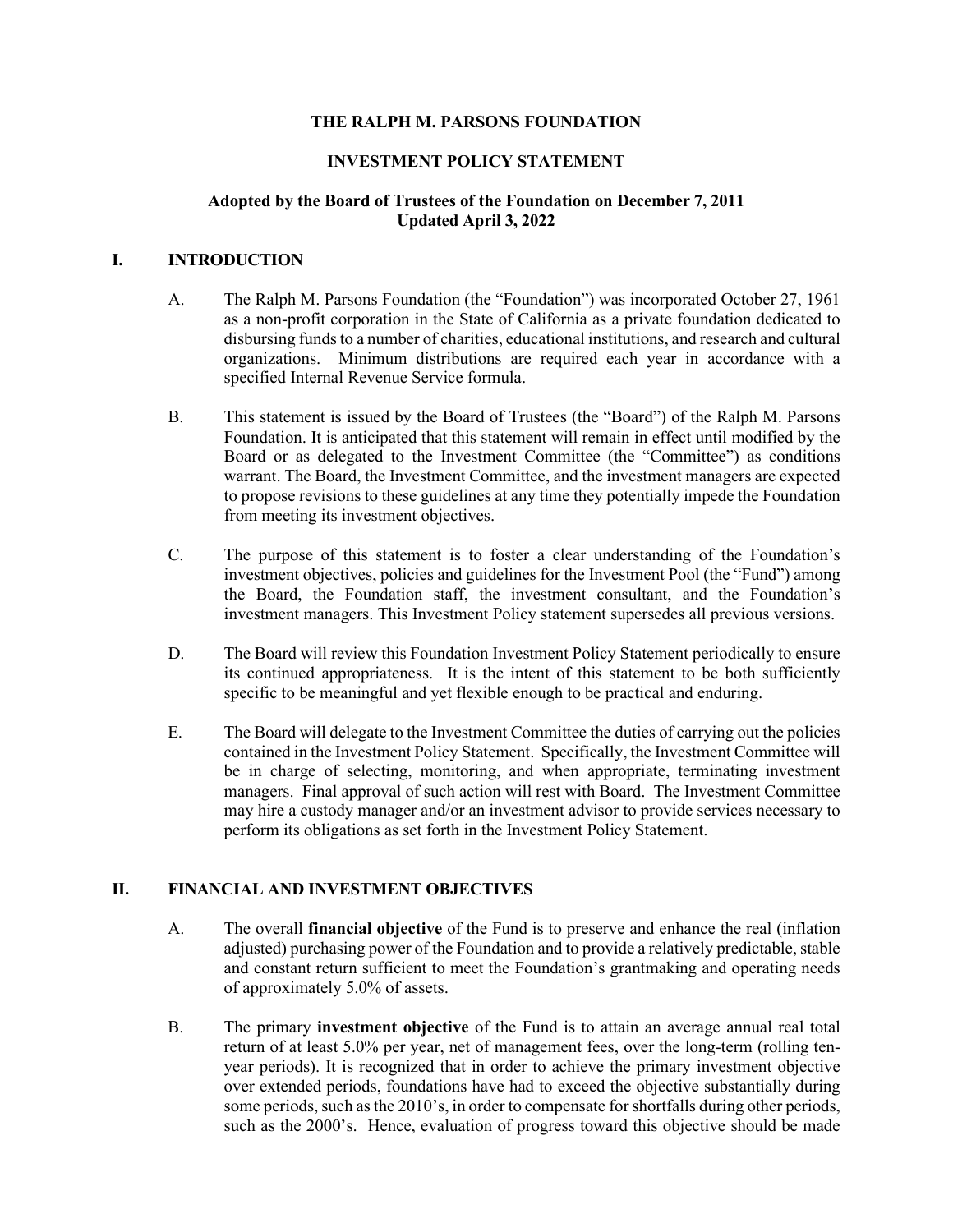with a long-term perspective. It is recognized that this objective implies a high average allocation to equity securities and consequent market price volatility.

- C. In addition, the Fund will seek to outperform an appropriate blend of capital market benchmarks with reference to the Fund's "normal" policy targets for each asset class. The current performance benchmarks for the asset classes comprising the policy portfolio are attached as **Exhibit 1**.
- D. The Fund will also seek to outperform the median return of a pool of foundation funds.
- E. It is recognized that the desire to maintain and increase the purchasing power of the corpus and to produce a stable, predictable, and large spending stream involves trade-offs that must be balanced in establishing the investment and spending policies.

#### **III. PORTFOLIO COMPOSITION AND ASSET ALLOCATION POLICY**

- A. Over the long run, asset allocation will likely be the single most important determinant of the Fund's investment performance. The Board may change the asset allocation targets, and ranges. However, it is anticipated that such changes will be infrequent.
- B. The Fund will be diversified both by asset class (e.g., common stocks, diversifiers, inflation-sensitive real assets, private equity, fixed income, and cash) and within asset classes (e.g., within common stocks by economic sector, industry, quality, and market capitalization). The purpose of diversification is to enhance prospective returns, lower the volatility of the overall pool of assets, and provide reasonable assurance that no single security or class of securities will have a disproportionate negative impact on the total Fund.
- C. To achieve its investment objective, the Fund shall be divided into five parts: a traditional equity allocation, a diversifiers allocation, a private equity allocation, an inflation-sensitive real assets allocation, and a fixed income allocation.
- D. The purpose of the traditional equity allocation is to produce long-term capital appreciation in order to facilitate the real growth of the corpus and the generation of a growing spending stream. It is recognized that the traditional equity allocation will have greater return variability than the fixed income allocation. The Fund's traditional equity investments should be diversified across U.S., Non-U.S. developed markets and emerging markets, as well as across market capitalization sectors that should generate return patterns that are expected to be imperfectly correlated (i.e., the returns of which do not always move in tandem).
- E. Within the traditional equity allocation, portfolios of U.S. common stocks will comprise the largest long-term commitment. This commitment to U.S. common stocks will range from 12% to 35% of the total Fund, with a long-term target of 19% of the Fund. The commitment to Non-U.S. Developed stocks will range from 4% to 25%, with a long-term target of 13% of the Fund. The commitment to Emerging Markets stocks will range from 2% to 15%, with a long-term target of 7% of the Fund.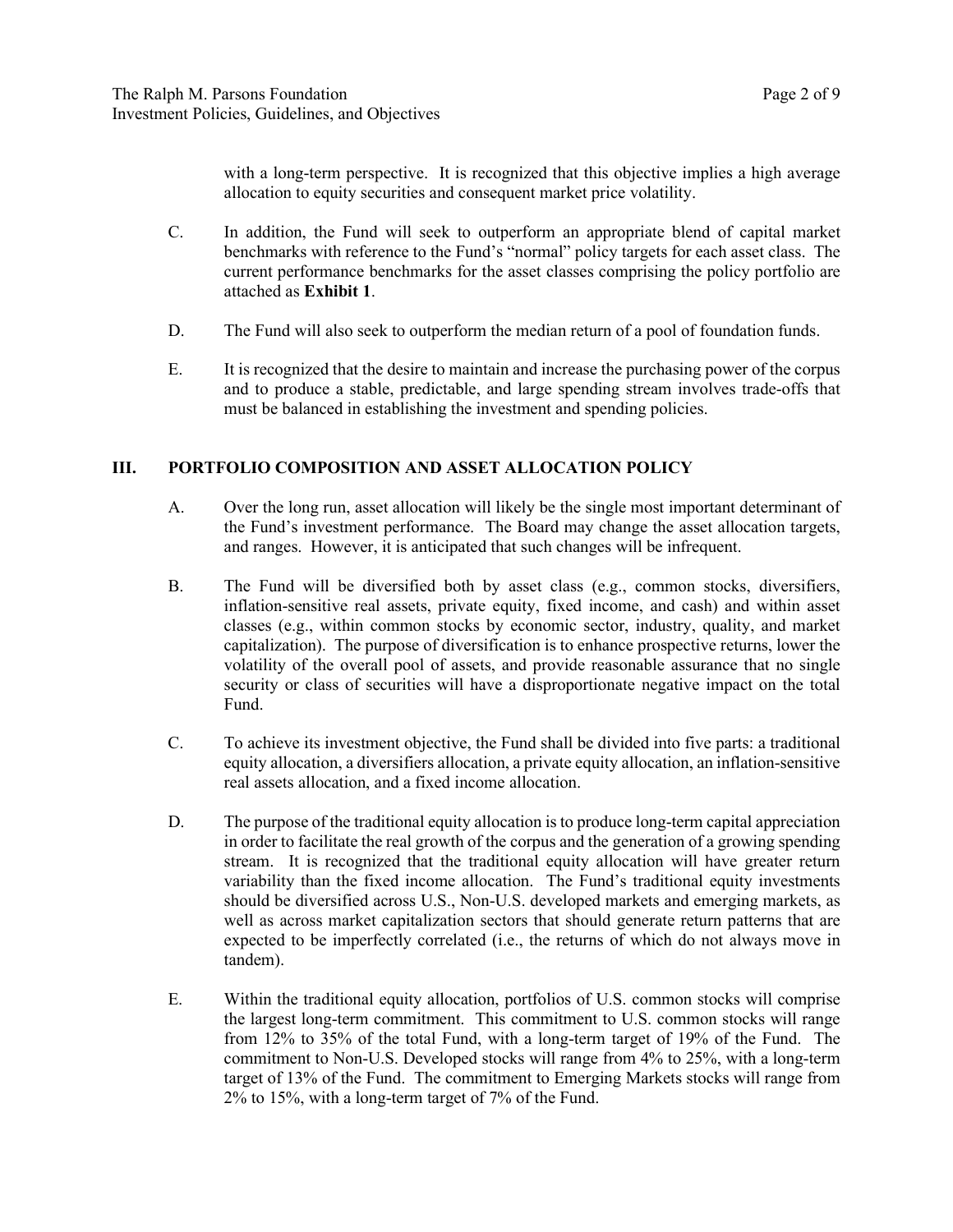- F. The purpose of the diversifiers allocation is to generate long-term returns similar to the traditional equity allocation at a lower level of volatility and with only modest correlations (e.g., 0.5 or lower) to public equity and bond markets. Over shorter time periods, this allocation would be expected to outperform hedge fund benchmarks. To achieve these goals, the Foundation may invest in various hedge fund strategies, including diversified arbitrage, event arbitrage, distressed securities and various long/short strategies, as well as other diversifying investments such as specialized credit structured as private investment funds. The target allocation to diversifiers is 15%, with a policy range of 12% to 25%. Public diversifiers have a long-term target of 10% while private diversifiers have a longterm target of 5%.
- G. The purpose of the private investments allocation will be to earn longer term returns that are higher than would be expected from traditional public equity investments. The longterm goal of this allocation is to outperform public equity markets, net of fees, by at least 3% per year. The shorter term return objective is to outperform a universe of funds with similar strategies incepted in the same vintage year. To achieve these goals, the Foundation may make investments in two broad categories of private investments: venture capital (which would include both venture capital and growth equity funds) or private equity (which would include buyout, distressed funds, international private equity, mezzanine, and secondary funds, as well as fund-of-funds that invest in the underlying strategies). The long-term target allocation to private investments is 15%, with a policy range of 0% to 25%, split 8% to venture capital and 10% to private equity.
- H. Within private investment allocations, the Foundation may invest either in primary or secondary partnership fund interests, as well as co-investments. While, as a general matter, the Foundation will typically invest as a primary investor in fund partnerships, it may hold interests purchased on the secondary market in an effort to achieve higher returns, lower fees, time diversification, or strategic access to specific funds. The Foundation may invest in co-investments which can provide concentrated exposure to compelling portfolio companies, typically on a reduced fee basis.
- I. The purpose of the inflation-sensitive real assets allocation will be to provide protection against unanticipated inflation as well as an additional source of diversified growth. This allocation may include Treasury Inflation Protected Securities (TIPS), Real Estate Investment Trusts (REITs), private real estate, and/or public or private natural resourcerelated investments, (e.g., equity participation in oil and gas activities, or investment in marketable securities of energy companies, and commodities). Inflation-sensitive real assets may comprise 2% to 20% of total Fund assets, with a long-term target of 13% of the Fund. Public real assets have a long-term target of 5%, and private real assets have a longterm target of 8%.
- J. The primary purpose of the fixed income allocation is to provide a hedge against deflation and, secondarily, to produce current income in support of spending needs and to help diversify the total Fund to reduce Fund volatility.
- K. The fixed income allocation should normally represent 13% of Fund assets at market value. Although the actual percentage of fixed income securities will vary due to market fluctuations and manager allocations, levels greater than 30% or below 10% should be closely monitored and additional funds should be transferred as needed to ensure that the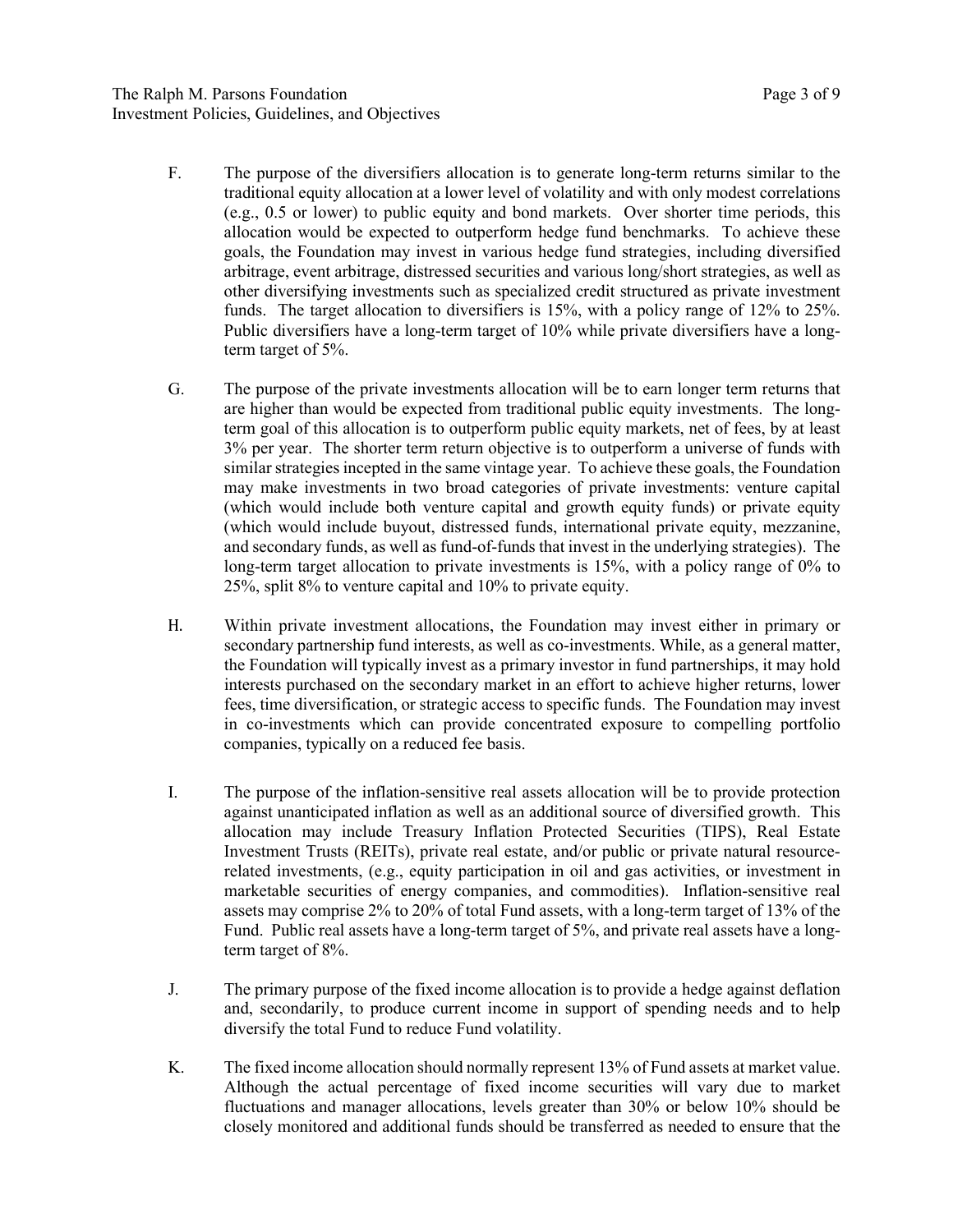ratio does not exceed those parameters for extended periods. For purposes of determining the Fund's compliance with this paragraph, fixed income instruments held as equity reserves (either directly or through equity managers) will be excluded.

- L. Cash equivalents are maintained for short-term operating purposes and at the discretion of equity and bond managers. The cash allocation target is 2%.
- M. In summary, the Foundation will have the following long-term policy target and ranges:

| <b>Asset Class</b>            | <b>Long-Term</b><br><b>Policy Target</b> | <b>Policy Range</b> |
|-------------------------------|------------------------------------------|---------------------|
| Global Equities               |                                          |                     |
| U.S. Equity                   | 19%                                      | $12\%$ to $35\%$    |
| Non-U.S. Developed            | 13%                                      | 4\% to $25\%$       |
| <b>Emerging Markets</b>       | 7%                                       | $2\%$ to $15\%$     |
| <b>Private Investments</b>    | 18%                                      | $0\%$ to 25%        |
| Private Equity                | 10%                                      |                     |
| Venture Capital               | 8%                                       |                     |
| Total Public / Private Equity | 57%                                      |                     |
| Diversifiers                  | 15%                                      | $12\%$ to $25\%$    |
| Marketable Diversifiers       | 10%                                      |                     |
| Private Diversifiers          | 5%                                       |                     |
| Real Assets                   | 13%                                      | $2\%$ to $20\%$     |
| <b>Public Real Assets</b>     | 5%                                       |                     |
| <b>Private Real Assets</b>    | 8%                                       |                     |
| <b>Fixed Income</b>           | 13%                                      | $10\%$ to $30\%$    |
| Cash                          | 2%                                       | $0\%$ to 5%         |
| <b>Total Assets</b>           | 100%                                     |                     |

#### **IV. INVESTMENT MANAGER STRUCTURE**

A. Specific investment decisions will be developed and implemented by active and passive external investment managers. To provide diversified exposure, a multiple manager structure will be employed. The purpose of diversification through multiple managers is to provide reasonable assurance that no single security or class of securities will have a disproportionate impact on the Fund's aggregate results. In addition, the expectation is that exposure to multiple investment philosophies will smooth the path of returns through different market cycles.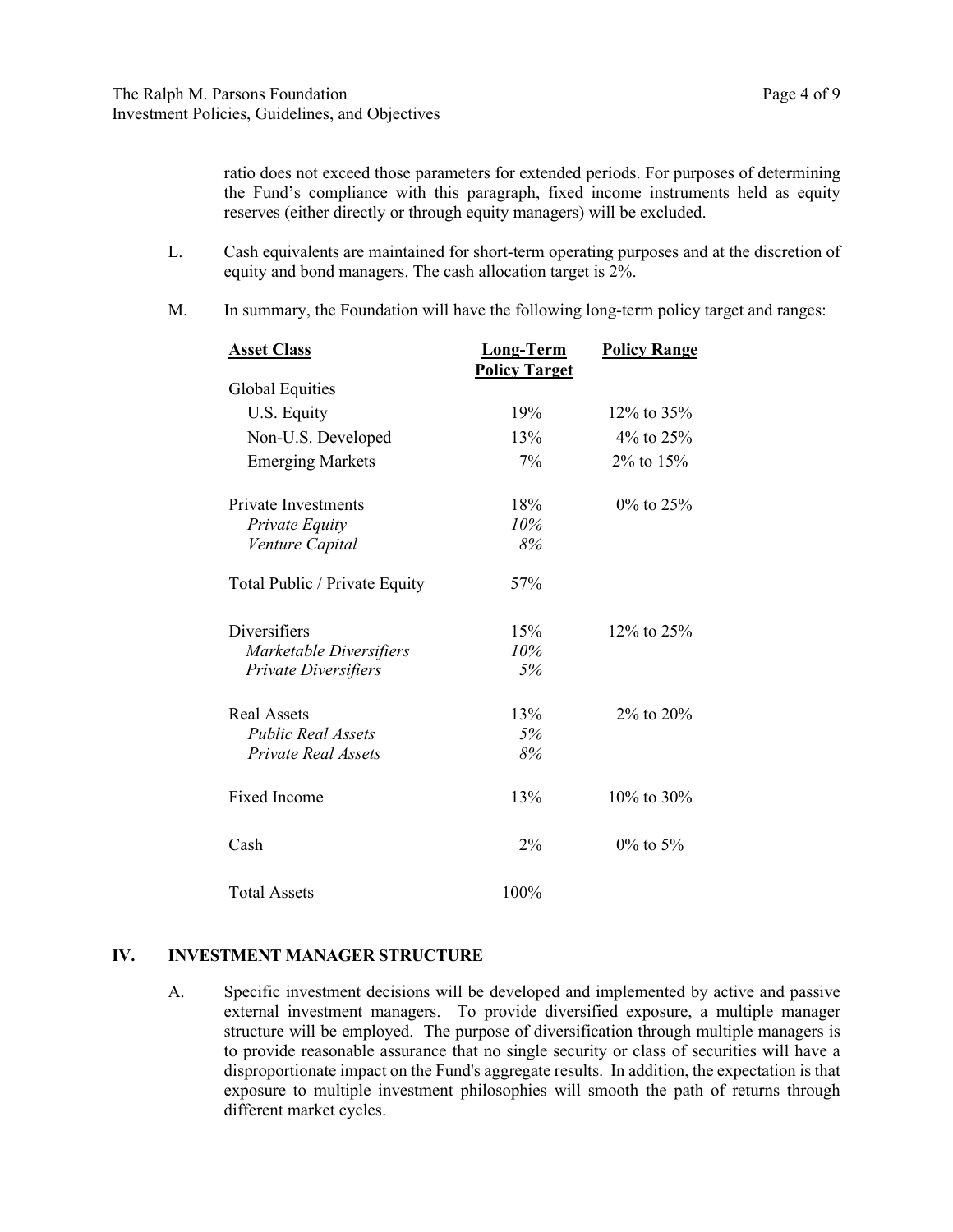B. Within the traditional public equity allocation, it is expected that the multiple manager structure may include a variety of disparate investment styles, including value-oriented, growth-oriented, opportunistic, etc.

## **V. GUIDELINES FOR TRADITIONAL PUBLIC EQUITY INVESTMENTS**

- A. The traditional equity fund will generally be diversified among U.S. equities and non-U.S. equities.
- B. The performance objective for the equity fund is to achieve a real return (i.e., above inflation), net of manager fees, of at least 5.0%. In addition, the return should be superior to that of appropriate blended market benchmarks.
- C. Passive (or index) managers will be expected to perform consistently with their corresponding index benchmarks less management fees.
- D. Active managers will be measured against both market indexes and peer benchmarks, net of all fees, and will be expected to outperform these benchmarks by varying degrees depending on the asset class and specific investment style employed by the manager.
- E. Performance will be monitored quarterly, and common stock managers will be evaluated over rolling three- to five-year periods. It is recognized that active managers may underperform their benchmarks under certain conditions, but should outperform over a complete market cycle (3-10 years). The Foundation acknowledges that the pursuit of longterm outperformance is likely to increase the volatility of returns, and will increase the risk that the manager will underperform the benchmark.
- F. Decisions as to security selection, security size and quality, number of industries and holdings, current income levels, turnover and the other tools employed by active managers are left to broad manager discretion, subject to the usual standards of fiduciary prudence.
- G. Equity managers may at their discretion hold investment reserves of either cash equivalents or bonds with the understanding that the performance of their total account will be measured against the appropriate stock indices and peer managers.

## **VI. GUIDELINES FOR INFLATION-SENSITIVE REAL ASSETS**

- A. The objectives of inflation-sensitive real assets are: (1) to protect the portfolio against the economic risk of inflation; and (2) to improve the diversification of the Fund.
- B. Inflation-sensitive real assets, which include REITs, private real estate, natural resource stocks, private energy funds, MLPs, commodities, timber funds, infrastructure stocks, and Treasury Inflation Protection Securities (TIPS) are targeted to be 13% of the total Fund, 5% public real assets and 8% private real assets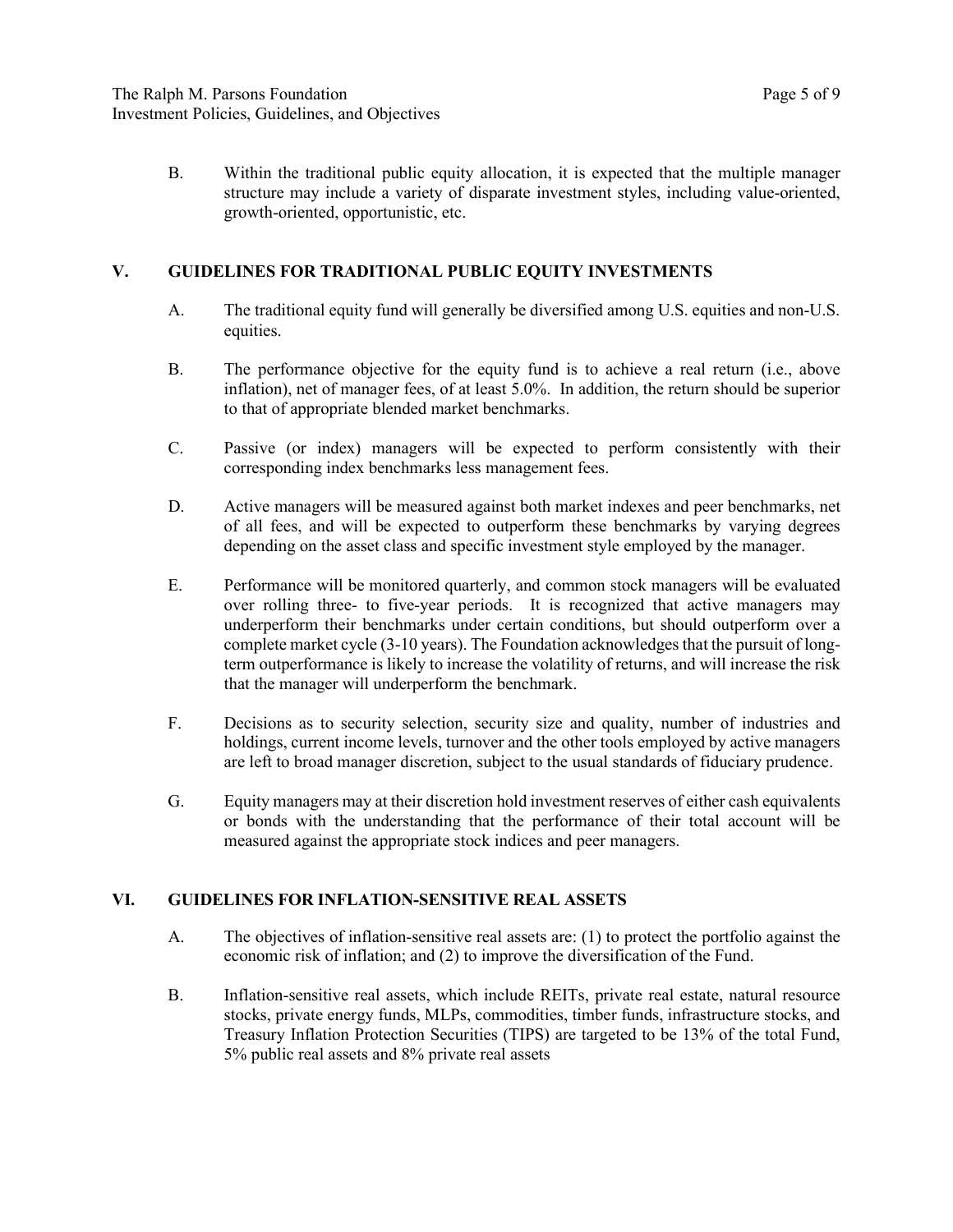#### **VII. GUIDELINES FOR DIVERSIFIERS**

- A. The performance objectives for diversifiers are: (1) to earn common stock type returns over long-term periods with less volatility; and (2) to improve the diversification of the Fund. The investment and trading approaches of such funds should have explicit strategies in place through which risk is monitored and moderated.
- B. Diversifiers, such as risk arbitrage, distressed security, long/short managers, and private diversifiers are targeted to be 15% of the total Fund.

## **VIII. GUIDELINES FOR PRIVATE INVESTMENTS**

- **A.** The performance objective for private investments is to: 1) earn a return higher than traditional common stocks by 3% per year measured over full market cycles; and 2) to outperform funds with a similar strategy incepted in the same vintage years.
- **B.** Private investments (e.g., private equity and venture capital funds) are targeted to be 18% of the total Fund.

#### **IX. GUIDELINES FOR THE FIXED INCOME INVESTMENTS**

- A. The performance objective for the fixed income allocation is to outperform the Barclays Aggregate Bond Index by 0.5%, net of fees, over rolling three- to five-year periods. The performance of each fixed income manager will be measured against this index and against an appropriate bond manager universe (e.g., the Cambridge Associates Intermediate/Long-Term Fixed Income Manager Universe), and evaluated over rolling three- to five-year periods.
- B. Money market instruments as well as bonds may be used in the fixed income allocation, but equities are excluded. The managers are expected to employ active management techniques, but changes in weighted average duration should usually be moderate and incremental.
- C. To provide a hedge against extended deflation, the fixed income allocation should maintain a high credit quality and an intermediate- to long-term duration.
- D. In general, the fixed income investments should be prudently diversified with respect to economic sector, financial sector, and issuer in order to minimize risk exposure. A maximum of 5% of the fixed income allocation may be invested in the securities of any single issuer, except that issues of the U.S. Government or agencies of the U.S. Government may be held without limitation.

## **X. USE OF DERIVATIVES**

A. Derivatives may be used by the Foundation's investment managers to hedge existing portfolio investments (e.g., to hedge the currency risk of a foreign stock or bond position) or to create un-leveraged investment positions as a more efficient and cheaper alternative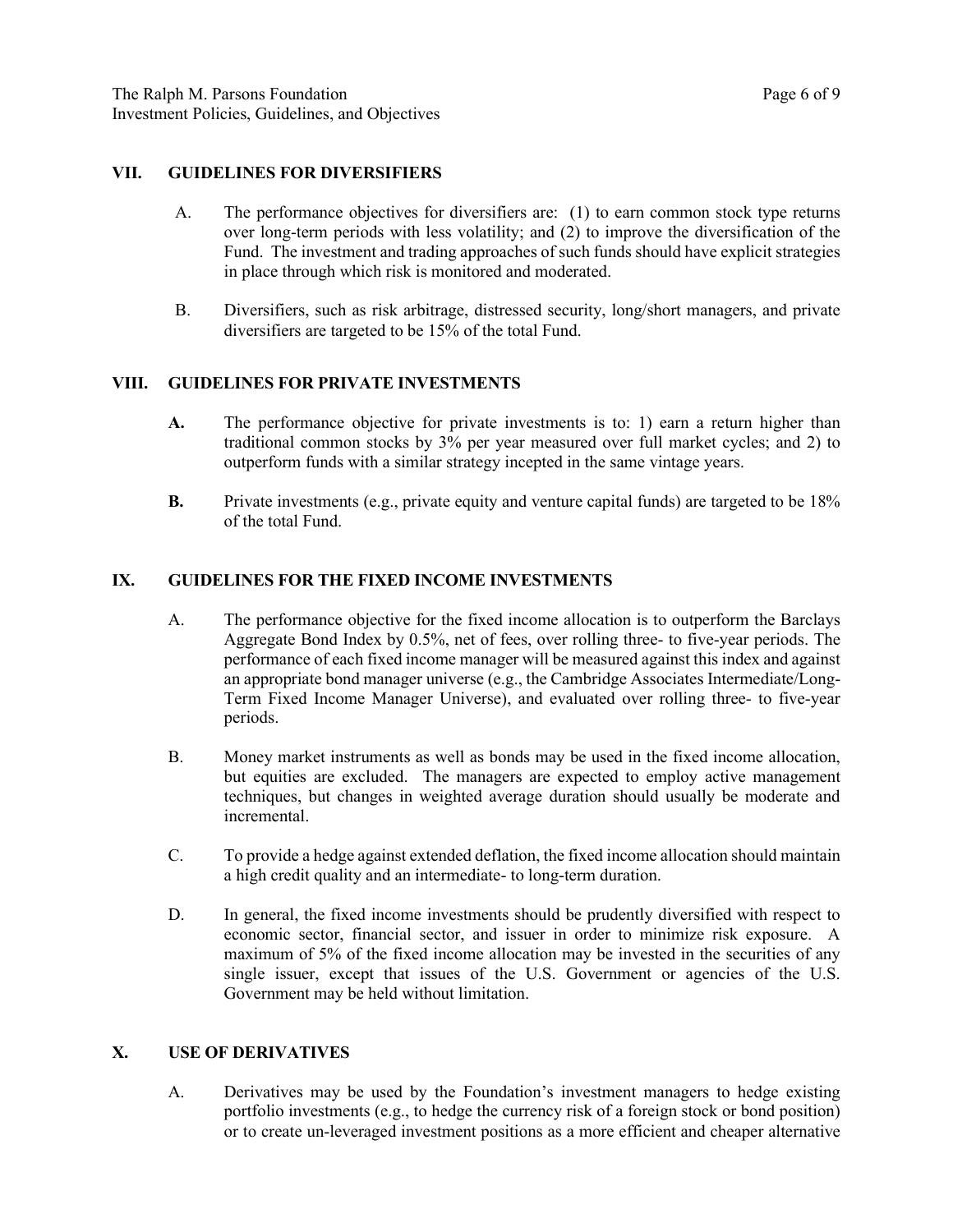to investments that would otherwise be made in the cash market. Derivatives may not be used by marketable securities managers to leverage a portfolio or significantly increase its risk above that of an account with similar objectives that is managed without derivatives. Use of derivatives by a manager other than as described in this paragraph is permitted only if such use is authorized by the Board.

- B. The Foundation expects that its investment managers utilizing derivatives will have in place processes and procedures to control and measure risk.
- C. For separate accounts, manager-specific guidelines shall include covenants with respect to use of derivatives and shall require the managers to give written notice to the Foundation and its investment advisor immediately upon discovering that any of the guidelines have been violated. The investment advisor shall periodically review the derivatives policy of each manager of a commingled vehicle to ensure that such policy is within this Investment Policy statement or that it has made an exception in appropriate cases.

## **XI. GUIDELINES FOR TRANSACTIONS**

A. Except under unusual circumstances, all transactions should be entered into on the basis of best execution, which means best realized net price.

## **XII. FUND OVERSIGHT AND REBALANCING**

- A. The Investment Committee will monitor the Fund on a continual basis for consistency of investment philosophy, return relative to objectives, and investment risk. Risk will be evaluated as a function of asset concentration, exposure to extreme economic conditions, and performance volatility. The Investment Committee will normally review the Fund's asset allocation, manager structure, and performance quarterly in order to evaluate diversification and progress toward long-term objectives. The Investment Committee will evaluate each manager's total return without regard to whether the return was in the form of income or capital appreciation. Each manager's performance will be evaluated against an appropriate passive index and the median return of an appropriate universe of institutional quality managers or funds. While short-term results will be monitored, it is understood that the objectives for the Fund are long-term in nature and that progress toward these objectives will be evaluated from a long-term perspective.
- B. Although managers' investment performance will normally be evaluated over rolling threeto five-year periods, the Investment Committee and its investment advisor will evaluate each manager periodically in order to establish that the factors that led to initial performance expectations remain in place and that each manager's philosophy is appropriate for the Fund's overall objectives.
- C. Each investment manager will report to the Foundation and its investment advisor the following information quarterly: total return (on a time-weighted basis) net of all commissions and fees, additions and withdrawals from the account, current holdings at cost and market value, and purchases and sales for the quarter. Regular communication concerning investment strategy and outlook is expected. Additionally, managers are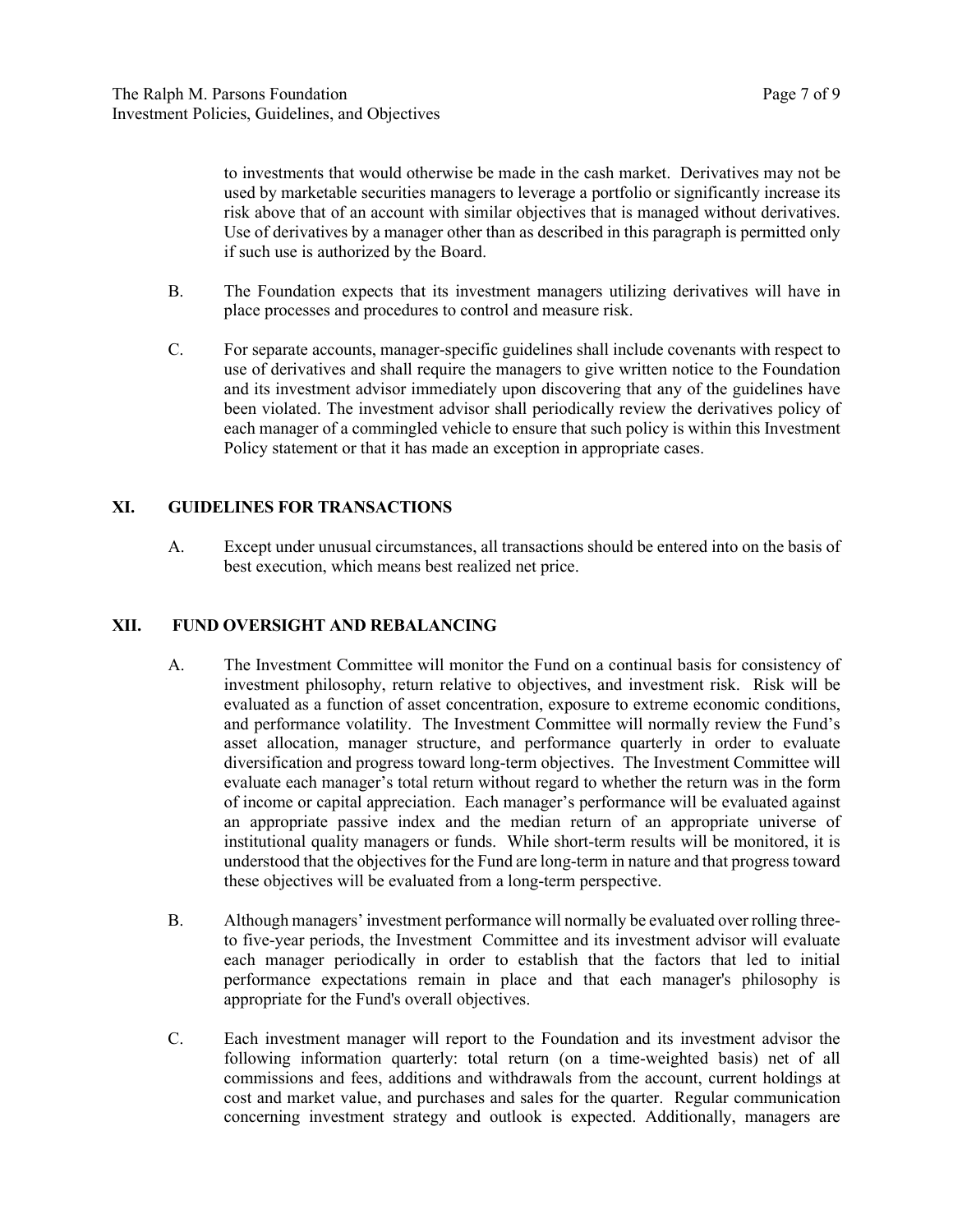required to inform the Foundation and its investment advisor of any material change in fundamental investment philosophy, firm ownership, organizational structure, professional personnel, or account structure (e.g., number, asset size, account minimum).

- D. For separate accounts, the Investment Committee will provide the manager with a set of mutually agreed-upon guidelines. Subject to such guidelines and the usual standards of fiduciary prudence, the managers will then have complete discretion over the funds.
- E. If at any time any manager of a separate account believes that any policy guideline inhibits his or her investment performance, it is his or her responsibility to communicate this view in writing to the Investment Committee.
- F. The Investment Committee acknowledges that, if it elects to invest in a commingled fund (e.g., mutual fund); the policies established for the commingled fund will govern and may not comply fully with policies established for the Fund. The Investment Committee and its investment advisor will periodically review the policies (i.e., investment parameters) of any commingled fund investment to determine if they remain appropriate for the Fund.
- G. At its sole discretion, the Investment Committee may recommend the termination of any manager at any time if it determines, for whatever reason, that the manager is no longer appropriate for the Fund.
- H. Rebalancing asset allocations to strategic targets is essential for maintaining the risk profile adopted by the Board. The Fund's actual asset allocation will be monitored regularly relative to established strategic targets. The Board recognizes adjustments may be constrained by practical limits with respect to liquidity and transaction costs, but will make efforts to rebalance as appropriate. Cash flow in or out of the Fund should be viewed as an opportunity to adjust the allocation, close to targets.
- I. The Investment Committee will periodically review the related services provided to the Foundation, including custodial services, performance evaluation and consulting.